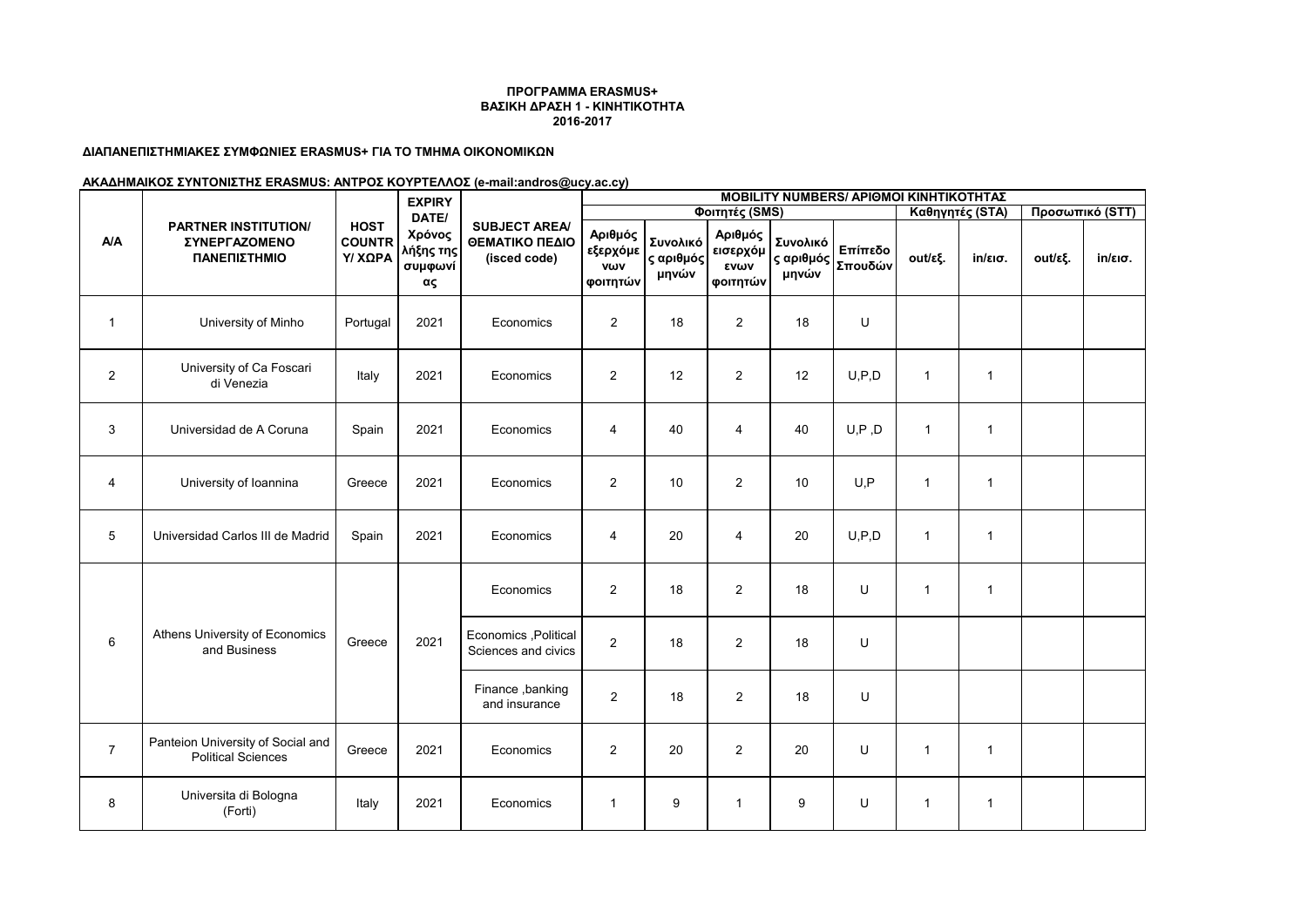## **ΔΙΑΠΑΝΕΠΙΣΤΗΜΙΑΚΕΣ ΣΥΜΦΩΝΙΕΣ ERASMUS+ ΓΙΑ ΤΟ ΤΜΗΜΑ ΟΙΚΟΝΟΜΙΚΩΝ**

|            |                                                                            | <b>HOST</b><br><b>COUNTR</b><br>Υ/ ΧΩΡΑ | <b>EXPIRY</b>                        |                                                        | <b>MOBILITY NUMBERS/ APIOMOI KINHTIKOTHTAZ</b> |                                |                                         |                   |                                                                                   |                |                   |         |                   |  |  |
|------------|----------------------------------------------------------------------------|-----------------------------------------|--------------------------------------|--------------------------------------------------------|------------------------------------------------|--------------------------------|-----------------------------------------|-------------------|-----------------------------------------------------------------------------------|----------------|-------------------|---------|-------------------|--|--|
|            |                                                                            |                                         | DATE/                                |                                                        |                                                |                                | Φοιτητές (SMS)                          |                   | Καθηγητές (STA)                                                                   |                | Προσωπικό (STT)   |         |                   |  |  |
| <b>A/A</b> | <b>PARTNER INSTITUTION/</b><br><b><i>ΣΥΝΕΡΓΑΖΟΜΕΝΟ</i></b><br>ΠΑΝΕΠΙΣΤΗΜΙΟ |                                         | Χρόνος<br>λήξης της<br>συμφωνί<br>ας | <b>SUBJECT AREA/</b><br>ΘΕΜΑΤΙΚΟ ΠΕΔΙΟ<br>(isced code) | Αριθμός<br>εξερχόμε<br>νων<br>φοιτητών         | Συνολικό<br>ς αριθμός<br>μηνών | Αριθμός<br>εισερχόμ<br>ενων<br>φοιτητών | Συνολικό<br>μηνών | Επίπεδο<br> ς αριθμός   Σπουδών <sup> </sup><br> ς αριθμός   Σπουδών <sup> </sup> | out/εξ.        | $in/\epsilon$ ισ. | out/εξ. | $in/\epsilon$ ισ. |  |  |
| 9          | University of Cantabria                                                    | Spain                                   | 2021                                 | Economics                                              | $\overline{2}$                                 | 20                             | $\overline{2}$                          | 20                | U.P                                                                               | $\mathbf{1}$   | $\overline{1}$    |         |                   |  |  |
| 10         | University of Siena                                                        | Italy                                   | 2021                                 | Economics                                              | $\overline{2}$                                 | 10                             | 2                                       | 10                | U.P                                                                               | $\overline{1}$ | -1                |         |                   |  |  |
| 11         | University of Pireaus                                                      | Greece                                  | 2020                                 | Economics                                              | 3                                              | 18                             | 3                                       | 18                | U                                                                                 | $\overline{1}$ | -1                |         |                   |  |  |
| 12         | University of Macedonia<br>Economics & Social Sciences                     | Greece                                  | 2021                                 | Economics                                              | $\overline{2}$                                 | 18                             | $\overline{2}$                          | 18                | U                                                                                 | $\mathbf{1}$   | $\overline{1}$    |         |                   |  |  |
| 13         | University Nova de Lisboa                                                  | Portugal                                | 2021                                 | Economics                                              | $\overline{2}$                                 | 12                             | $\overline{2}$                          | 12                | U                                                                                 |                |                   |         |                   |  |  |
| 14         | University of Eotvos Lorand                                                | Hungary                                 | 2021                                 | Economics                                              | $\overline{2}$                                 | 12                             | $\overline{2}$                          | 12                | U.P                                                                               | $\mathbf{1}$   | 1                 |         |                   |  |  |
| 15         | Uniwersytet Warminsko-<br>Manzurski w Olsztynie                            | Poland                                  | 2021                                 | Economics                                              | $\mathbf{1}$                                   | 5                              | $\overline{1}$                          | 10                | P, D                                                                              |                |                   |         |                   |  |  |
| 16         | Tallinn University of Technology                                           | Estonia                                 | 2020                                 | Economics                                              | 4<br>2                                         | 40<br>20                       | 4<br>2                                  | 40<br>20          | U<br>P                                                                            | $\mathbf{1}$   | 1                 |         |                   |  |  |
| 17         | University of Naples Federico II                                           | Italy                                   | 2021                                 | Economics                                              | $\overline{4}$                                 | 40                             | $\overline{4}$                          | 36                | U.P.D                                                                             | $\mathbf{1}$   | 1                 |         |                   |  |  |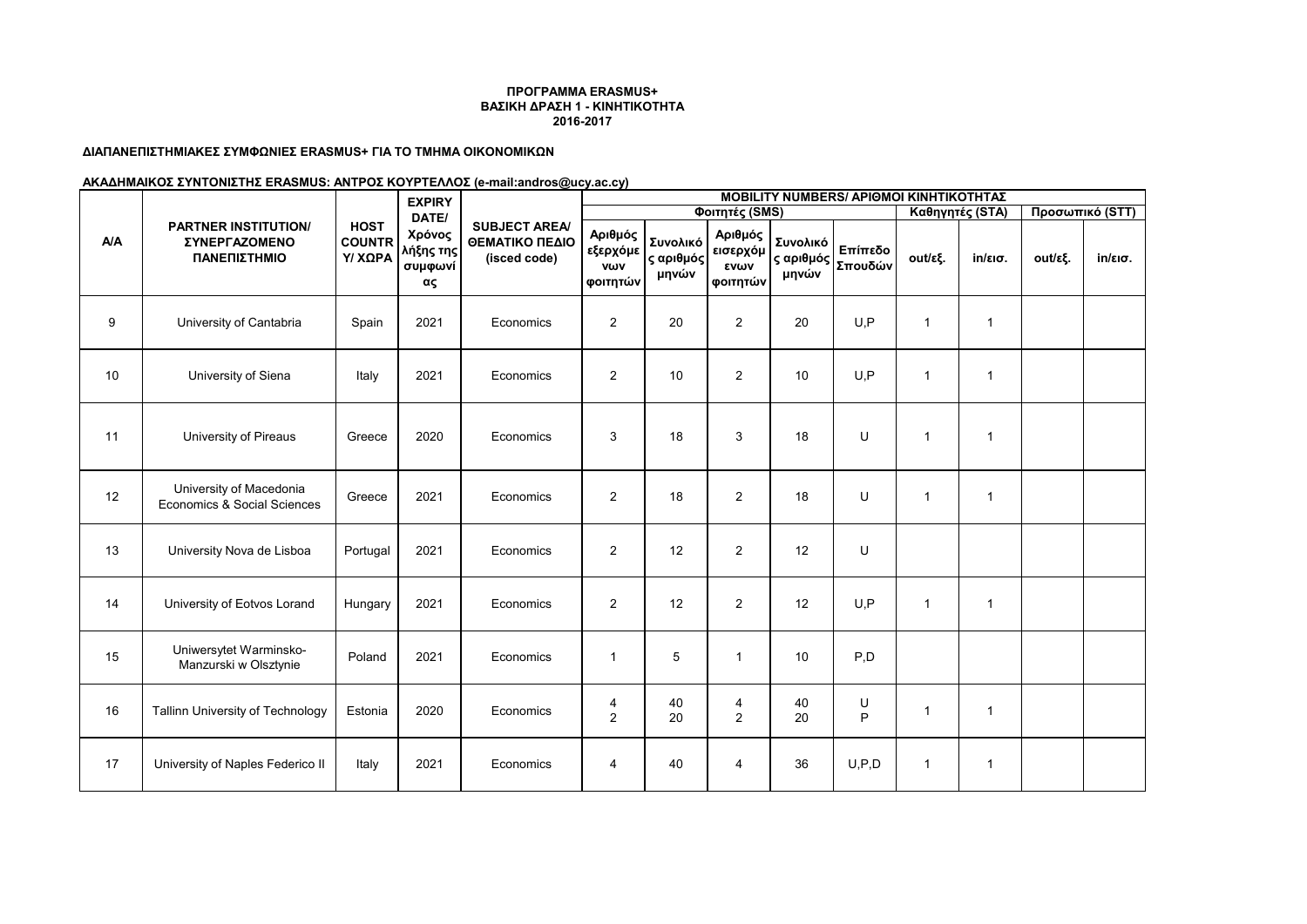## **ΔΙΑΠΑΝΕΠΙΣΤΗΜΙΑΚΕΣ ΣΥΜΦΩΝΙΕΣ ERASMUS+ ΓΙΑ ΤΟ ΤΜΗΜΑ ΟΙΚΟΝΟΜΙΚΩΝ**

|     |                                                                            | <b>HOST</b><br><b>COUNTR</b><br>Υ/ ΧΩΡΑ | <b>EXPIRY</b><br>DATE/<br>Χρόνος<br>λήξης της<br>συμφωνί<br>ας | <b>SUBJECT AREA/</b><br>ΘΕΜΑΤΙΚΟ ΠΕΔΙΟ<br>(isced code) | <b>MOBILITY NUMBERS/ APIOMOI KINHTIKOTHTAΣ</b> |                                |                                                             |                    |                    |         |                   |         |                   |  |
|-----|----------------------------------------------------------------------------|-----------------------------------------|----------------------------------------------------------------|--------------------------------------------------------|------------------------------------------------|--------------------------------|-------------------------------------------------------------|--------------------|--------------------|---------|-------------------|---------|-------------------|--|
|     |                                                                            |                                         |                                                                |                                                        |                                                |                                | Φοιτητές (SMS)                                              |                    | Καθηγητές (STA)    |         | Προσωπικό (STT)   |         |                   |  |
| A/A | <b>PARTNER INSTITUTION/</b><br><b><i>EYNEPFAZOMENO</i></b><br>ΠΑΝΕΠΙΣΤΗΜΙΟ |                                         |                                                                |                                                        | Αριθμός<br>εξερχόμε<br>νων<br>φοιτητών         | Συνολικό<br>ς αριθμός<br>μηνών | <b>Αριθμός   Συνολικό  </b><br>εισερχόμ<br>ενων<br>φοιτητών | ς αριθμός<br>μηνών | Επίπεδο<br>Σπουδών | out/εξ. | $in/\epsilon$ ισ. | out/εξ. | $in/\epsilon$ ισ. |  |
| 18  | Universite de Cergy-Pontoise                                               | France                                  | 2021                                                           | Economics                                              | $\overline{2}$                                 | 20                             | $\overline{2}$                                              | 20                 | U.P                |         |                   |         |                   |  |
| 19  | University of Copenhagen                                                   | Denmark                                 | 2021                                                           | Economics                                              | 6                                              | 60                             | 6                                                           | 60                 | U.P                |         |                   |         |                   |  |
| 20  | Fachhochschule Worms                                                       | Germany                                 | 2021                                                           | Economics                                              | $\overline{2}$                                 | 10                             | $\overline{2}$                                              | 10                 | U.P                |         |                   |         |                   |  |
| 21  | <b>Czech University of Life Sciences</b>                                   | Czech<br>Republic                       | 2021                                                           | Economics                                              | $\overline{2}$                                 | 20                             | $\overline{2}$                                              | 20                 | U.P                |         |                   |         |                   |  |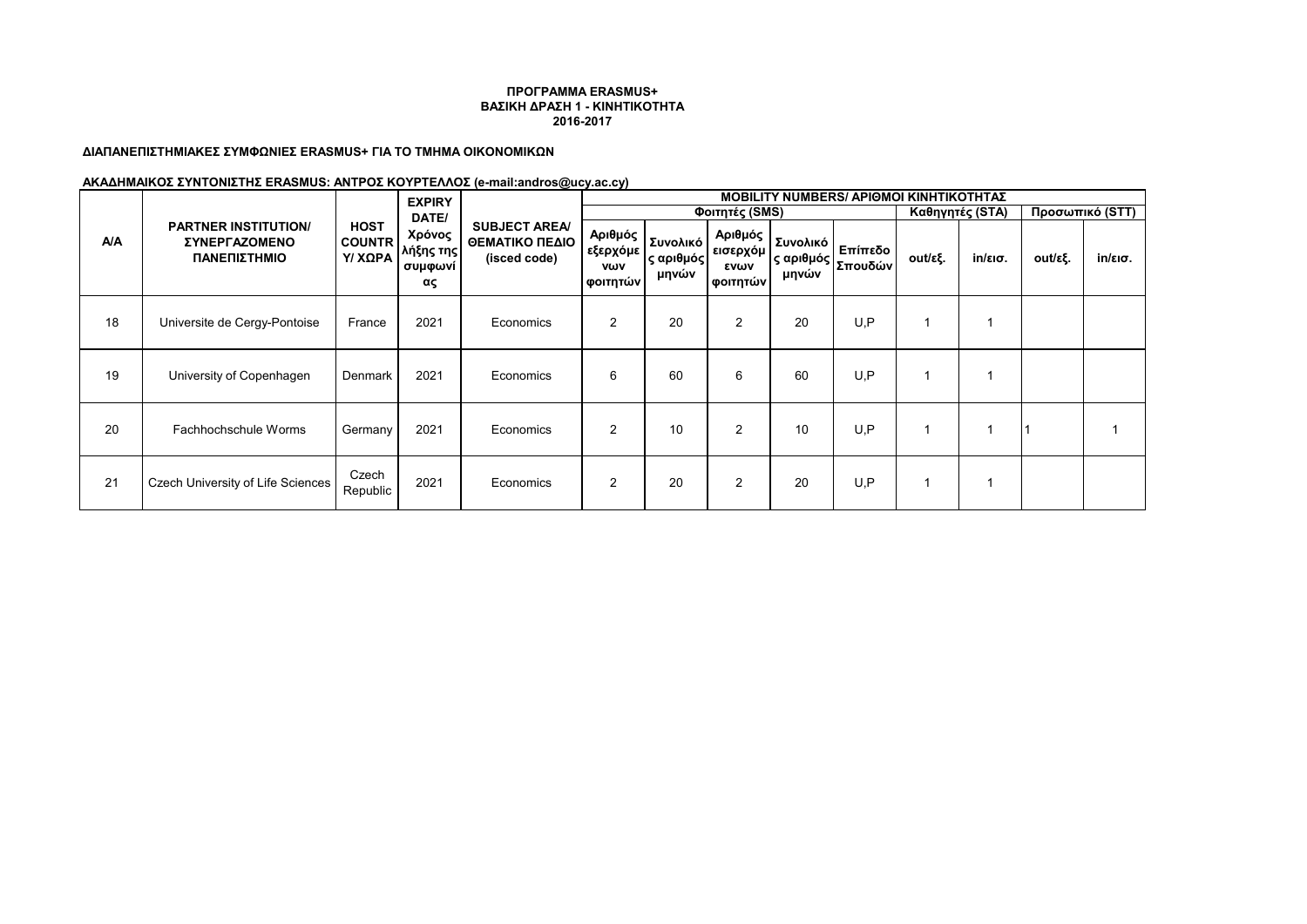## **ΔΙΑΠΑΝΕΠΙΣΤΗΜΙΑΚΕΣ ΣΥΜΦΩΝΙΕΣ ERASMUS+ ΓΙΑ ΤΟ ΤΜΗΜΑ ΟΙΚΟΝΟΜΙΚΩΝ**

|            |                                                                     |                                         | <b>EXPIRY</b>                        |                                                        |                                        |                                |                                         |                                | <b>MOBILITY NUMBERS/ APIOMOI KINHTIKOTHTAZ</b> |                 |                   |                 |                   |
|------------|---------------------------------------------------------------------|-----------------------------------------|--------------------------------------|--------------------------------------------------------|----------------------------------------|--------------------------------|-----------------------------------------|--------------------------------|------------------------------------------------|-----------------|-------------------|-----------------|-------------------|
|            | <b>PARTNER INSTITUTION/</b><br><b>ΣΥΝΕΡΓΑΖΟΜΕΝΟ</b><br>ΠΑΝΕΠΙΣΤΗΜΙΟ | <b>HOST</b><br><b>COUNTR</b><br>Υ/ ΧΩΡΑ | DATE/                                |                                                        | Φοιτητές (SMS)                         |                                |                                         |                                |                                                | Καθηγητές (STA) |                   | Προσωπικό (STT) |                   |
| <b>A/A</b> |                                                                     |                                         | Χρόνος<br>λήξης της<br>συμφωνί<br>ας | <b>SUBJECT AREA/</b><br>ΘΕΜΑΤΙΚΟ ΠΕΔΙΟ<br>(isced code) | Αριθμός<br>εξερχόμε<br>νων<br>φοιτητών | Συνολικό<br>ς αριθμός<br>μηνών | Αριθμός<br>εισερχόμ<br>ενων<br>φοιτητών | Συνολικό<br>ς αριθμός<br>μηνών | Επίπεδο<br>Σπουδών                             | out/εξ.         | $in/\epsilon$ ισ. | out/εξ.         | $in/\epsilon$ ισ. |
| 23         | Universita Degli Studi di Parma                                     | Italy                                   | 2021                                 | Economics                                              | $\overline{c}$<br>$\mathbf{1}$         | 20<br>10                       | $\overline{\mathbf{c}}$<br>$\mathbf{1}$ | 20<br>10                       | U<br>p                                         | $\mathbf{1}$    | $\mathbf{1}$      |                 |                   |
| 24         | University of Hradec Kralove                                        | Czech<br>Republic                       | 2021                                 | Economics                                              | $\overline{2}$                         | 20                             | $\overline{2}$                          | 20                             | U, P                                           | $\mathbf{1}$    | $\mathbf{1}$      |                 |                   |
| 25         | Universite Libre De Bruxelles<br>(Solvay)                           | Belgium                                 | 2017                                 | Economics                                              | $\overline{4}$                         | 20                             | 4                                       | 20                             | P                                              |                 |                   |                 |                   |
| 26         | Universita deglis studi di Bergamo                                  | Italy                                   | 2021                                 | Economics                                              | 3 or 6                                 | 30                             | 3 or 6                                  | 30                             | P                                              | $\mathbf{1}$    | $\mathbf 1$       |                 |                   |
| 27         | University of Bologna<br>(Rimini)                                   | Italy                                   | 2021                                 | Economics                                              | $\overline{2}$                         | 12                             | $\overline{2}$                          | 12                             | P                                              | $\mathbf{1}$    | $\mathbf{1}$      |                 |                   |
| 28         | University of ULM                                                   | Germany                                 | 2021                                 | Business and<br>administration,<br>Economics           | 2                                      | 12                             | $\overline{2}$                          | 10                             | U.P                                            | $\mathbf{1}$    | $\mathbf{1}$      |                 |                   |
| 29         | Universitat Autonoma de<br>Barcelona                                | Spain                                   | 2021                                 | Economics                                              | $\mathbf{1}$                           | 5                              | $\mathbf{1}$                            | 5                              | U                                              |                 |                   |                 |                   |
| 30         | Universität Witten-Herdecke                                         | Germany                                 | 2021                                 | Economics                                              | $\overline{2}$                         | 10                             | $\overline{2}$                          | 10                             | U, P                                           | $\mathbf{1}$    | $\mathbf{1}$      |                 |                   |